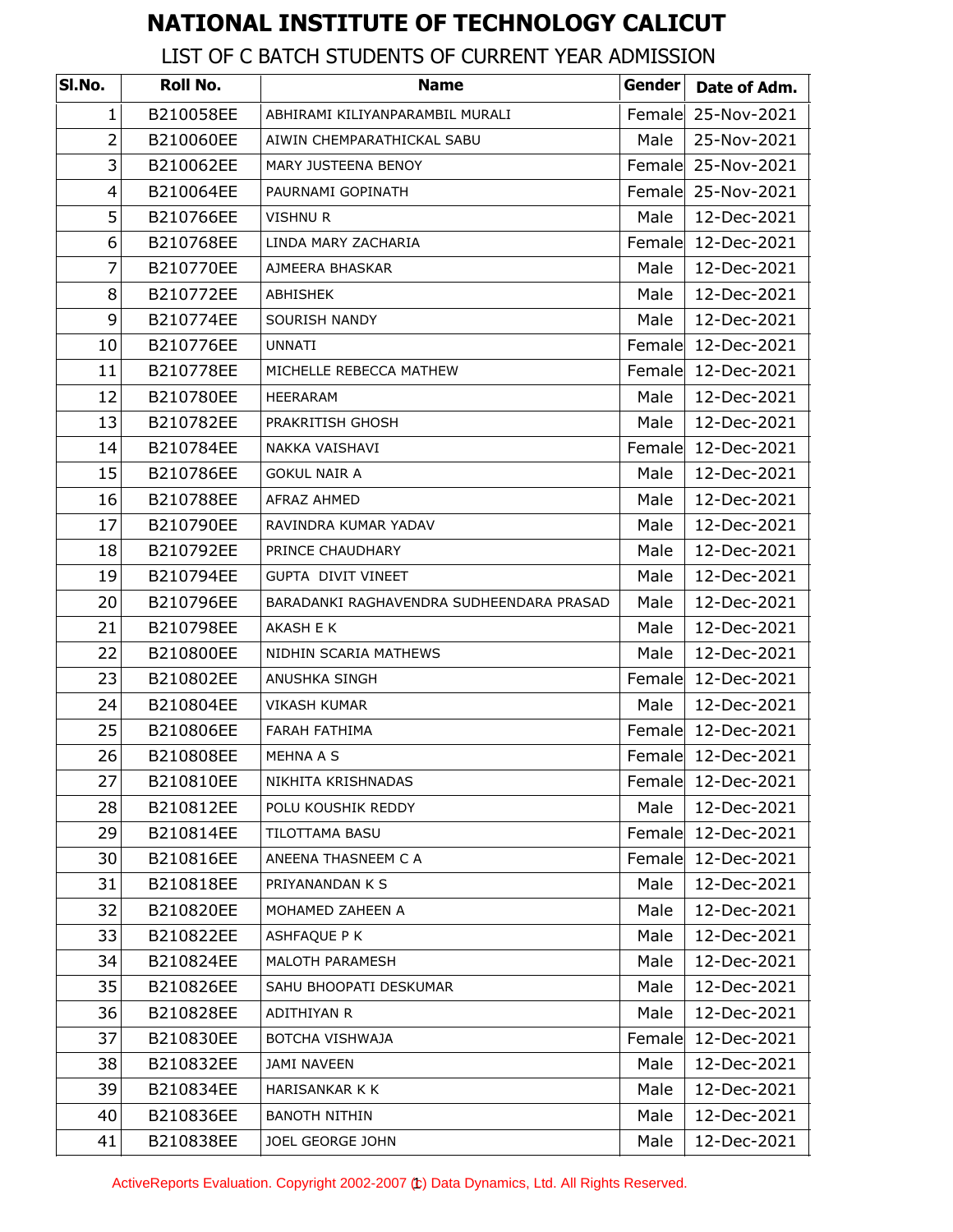| SI.No. | Roll No.  | <b>Name</b>                   | Gender | Date of Adm.       |
|--------|-----------|-------------------------------|--------|--------------------|
| 42     | B210840EE | R SIVASUBRAMANIAM             | Male   | 12-Dec-2021        |
| 43     | B210842EE | <b>ANCHIT KUMAR</b>           | Male   | 12-Dec-2021        |
| 44     | B210844EE | AMARANA PREMDEEP              | Male   | 12-Dec-2021        |
| 45     | B210846EE | ALOK P                        | Male   | 12-Dec-2021        |
| 46     | B210848EE | KETHAVATH SHRADHA RATHOD      | Female | 12-Dec-2021        |
| 47     | B210850EE | BATCHU GAYATHRI               |        | Female 12-Dec-2021 |
| 48     | B210852EE | AABID MOHAMED A               | Male   | 12-Dec-2021        |
| 49     | B210854EE | ANOOJ TOMICHAN                | Male   | 12-Dec-2021        |
| 50     | B210856EE | JOSEPH MARELLO JOSHY          | Male   | 12-Dec-2021        |
| 51     | B210858EE | RAMAPRAGADA ANANDA SRI KOUSIK | Male   | 12-Dec-2021        |
| 52     | B210860EE | <b>AFSHAN ABBAS</b>           | Male   | 12-Dec-2021        |
| 53     | B210862EE | JADHAV VEDANT SANTOSH         | Male   | 12-Dec-2021        |
| 54     | B210864EE | ANSHIKA AGARWAL               | Female | 12-Dec-2021        |
| 55     | B210866EE | MOHAMMAD AMIR PASHA           | Male   | 12-Dec-2021        |
| 56     | B210868EE | ISAAC JOHN NEELANKAVIL        | Male   | 12-Dec-2021        |
| 57     | B210870EE | LUKMAN NAZIR                  | Male   | 12-Dec-2021        |
| 58     | B210873EE | PEDIREDLA GOWTHAM             | Male   | 12-Dec-2021        |
| 59     | B210875EE | PRAMOD KUMAR                  | Male   | 12-Dec-2021        |
| 60     | B210877EE | PATHAK MAYANK                 | Male   | 12-Dec-2021        |
| 61     | B210879EE | <b>NEERAJ S</b>               | Male   | 12-Dec-2021        |
| 62     | B210881EE | NIRANJAN KUMAR JETHIWAL       | Male   | 12-Dec-2021        |
| 63     | B210883EE | ASMIT KUMAR PATEL             | Male   | 12-Dec-2021        |
| 64     | B210885EE | YENDURI TEJASWINI             | Female | 12-Dec-2021        |
| 65     | B210887EE | <b>BANNURI BHARATH SAI</b>    | Male   | 12-Dec-2021        |
| 66     | B210889EE | VISHLAVATH VARUN              | Male   | 12-Dec-2021        |
| 67     | B210891EE | TELLAPURAM REVANTH REDDY      | Male   | 12-Dec-2021        |
| 68     | B210893EE | KALAKOTLA YOHANNA             | Female | 12-Dec-2021        |
| 69     | B210895EE | <b>BASIL K JOSEPH</b>         | Male   | 12-Dec-2021        |
| 70     | B210897EE | <b>TSEWANG TONGYAL</b>        | Male   | 12-Dec-2021        |
| 71     | B210899EE | ADDEPALLI JAYADEV             | Male   | 12-Dec-2021        |
| 72     | B210901EE | SAJITH S                      | Male   | 12-Dec-2021        |
| 73     | B210903EE | <b>NEHA S</b>                 | Female | 12-Dec-2021        |
| 74     | B210905EE | <b>BOGELA PRANATHI SREE</b>   | Female | 12-Dec-2021        |
| 75     | B210907EE | BEZAWADA AVINASH              | Male   | 12-Dec-2021        |
| 76     | B210909EE | KUNAL BALOTIYA                | Male   | 12-Dec-2021        |
| 77     | B210911EE | SUBHANKAR DAS                 | Male   | 12-Dec-2021        |
| 78     | B210913EE | VELAGALA SAI SANDEEP REDDY    | Male   | 12-Dec-2021        |
| 79     | B210915EE | PIYUSH SONI                   | Male   | 12-Dec-2021        |
| 80     | B210917EE | KANISHAK GOYAL                | Male   | 12-Dec-2021        |
| 81     | B210919EE | ANANDAKRISHNAN K              | Male   | 12-Dec-2021        |
| 82     | B210921EE | SIDHARTH REJI                 | Male   | 12-Dec-2021        |
| 83     | B210923EE | NIYA NINOJ                    | Female | 12-Dec-2021        |
| 84     | B210925EE | <b>SRAVAN S P</b>             | Male   | 12-Dec-2021        |
| 85     | B210927EE | SRIJAN RAJ                    | Male   | 12-Dec-2021        |

ActiveReports Evaluation. Copyright 2002-2007 (2) Data Dynamics, Ltd. All Rights Reserved.